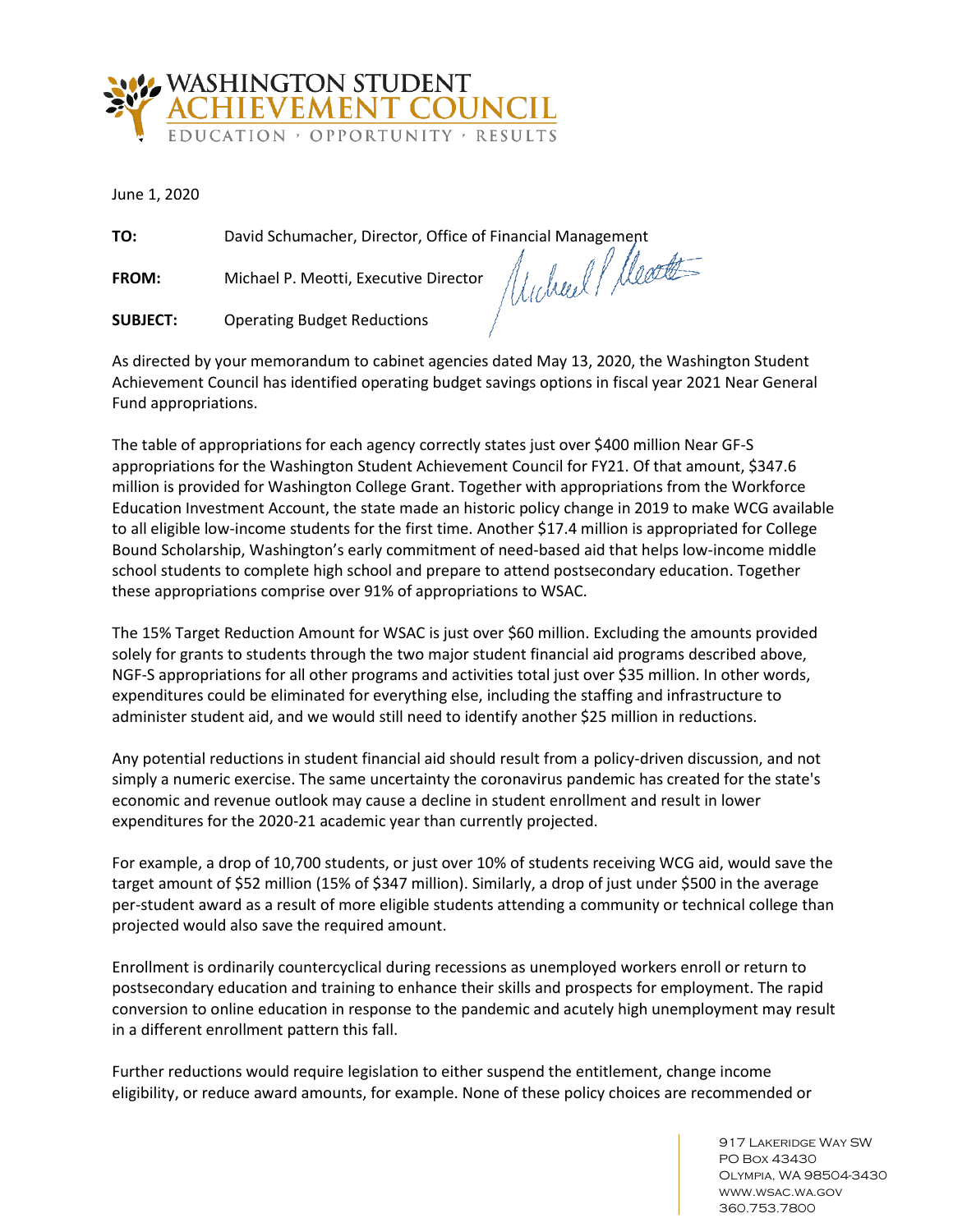Operating Budget Reductions June 1, 2020 Page 2

preferred as each represents a distinct step backward from this state's commitment to college affordability and access.

In order to identify additional programs and activities that could be reduced or eliminated to meet the remaining Target Reduction Amount, we examined WSAC's core statutory mission and key duties and responsibilities as articulated in Chapter 28B.77 RCW, as well as the purpose and duties of the office of student financial assistance in Chapter 28B.76 RCW. Our goal was to prioritize the programs and activities most directly contribute to raising educational attainment, providing educational benefits or support services to students, and protecting student consumers.

The attached workbook uses the prescribed savings template and organizes the programs and activities into the following categories:

| $WCG - CBS$ | As discussed above, this tab describes 15% reductions to Washington<br>College Grant (\$52.1M) and College Bound Scholarship (\$2.6M).                                                                                                                                                |
|-------------|---------------------------------------------------------------------------------------------------------------------------------------------------------------------------------------------------------------------------------------------------------------------------------------|
| Not Core    | Includes \$7.1M in reductions to GF-S appropriations for expenditures<br>outside the core agency mission that would meet the Target<br>Reduction Amount when added to reduction to WCG above.                                                                                         |
| Other       | Includes activities funded in prior years that have been incorporated<br>into ongoing work, have not proven feasible to implement, or are<br>such small amounts to make little impact on intended result.                                                                             |
|             | This tab also includes a reduction in policy coordination and program<br>administration expenditures for anticipated vacancy savings due to<br>the hiring freeze, shifting work from lower priority activities, and<br>reducing contracts, goods and services, travel, and equipment. |
| Total       | Aggregates the tabs above.                                                                                                                                                                                                                                                            |

We will work with our OFM budget analyst to provide additional information as needed during this process. We understand the difficult challenge ahead for your team and stand ready to assist in any way possible.

cc: Breann Boggs, OFM Budget Analyst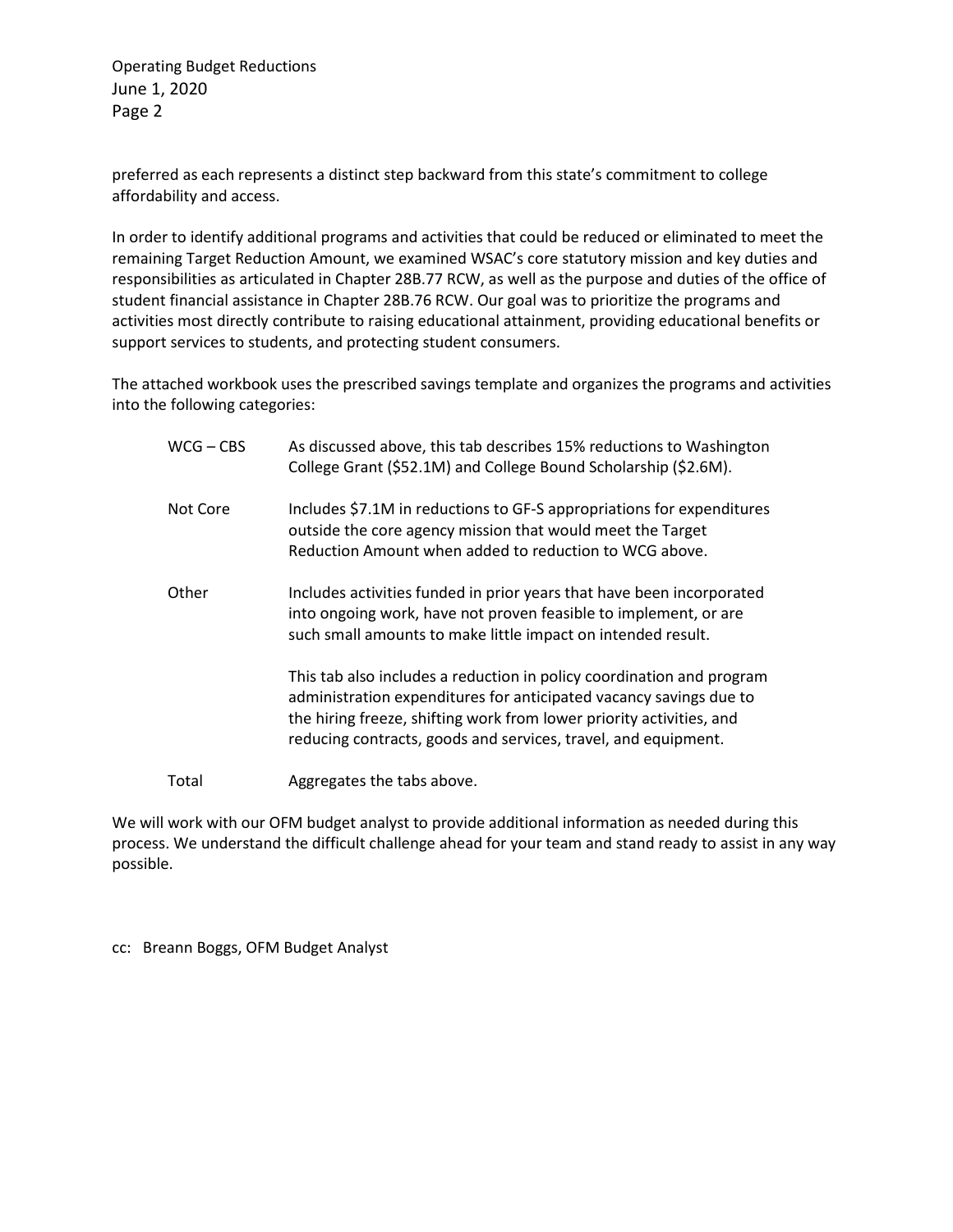## **Budget Savings Options 2020**

*Dollars in Thousands*

**Agency:** *340 Student Achievement Council*

| Agency<br>Priority | <b>Impact</b><br>$1 - 5$ | Program/Activity                                 | GF-S         |              |              |              | <b>Other Funds</b> |              |              |              |              |  | <b>FTE Change</b> |              | <b>Brief Description and Rationale</b>                                                                                                                                                                                           | <b>Effective</b><br>Date | <b>Impacts of Reductions and</b><br><b>Other Considerations</b>                                                                                                                                                                                                                                                                 | Law/Reg. Change<br><b>Required (cite)</b> |
|--------------------|--------------------------|--------------------------------------------------|--------------|--------------|--------------|--------------|--------------------|--------------|--------------|--------------|--------------|--|-------------------|--------------|----------------------------------------------------------------------------------------------------------------------------------------------------------------------------------------------------------------------------------|--------------------------|---------------------------------------------------------------------------------------------------------------------------------------------------------------------------------------------------------------------------------------------------------------------------------------------------------------------------------|-------------------------------------------|
| H, M, L            |                          |                                                  | <b>FY 20</b> | <b>FY 21</b> | <b>FY 22</b> | <b>FY 23</b> | Fund               | <b>FY 20</b> | <b>FY 21</b> | <b>FY 22</b> | <b>FY 23</b> |  | <b>FY 20</b>      | <b>FY 21</b> |                                                                                                                                                                                                                                  | (MM/YY)                  |                                                                                                                                                                                                                                                                                                                                 |                                           |
| H                  | $\overline{2}$           | <b>Washington College Grant</b>                  |              | 52,148       | 52,148       | 52,148       |                    |              |              |              |              |  |                   |              | 15% Reduction in NGF-S appropriations for WCG. 87%<br>of FY21 appropriations are for WCG grants to students.<br>In order to reach \$60M reduction target, this program<br>must be considered or else excluded from calculations. | TBD                      | Reductions in spending for WCG may result<br>from lower enrollment or a different<br>enrollment mix. Policy levers to reduce cost<br>would require legislation to: suspend<br>entitlement; change income eligibility; or<br>reduce awards.                                                                                      | RCW 28B.92.200 - .205                     |
| H                  | 2                        | <b>Ollege Bound Scholarship</b>                  |              |              |              |              | 08A                |              | 2.600        | 2,600        | 2,600        |  |                   |              | 15% Reduction in NGF-S appropriations for CBS. 4% of<br>WSAC appropriations are for CBS. Education Legacy<br>Trust (08A) fund source because GF-S appropriation is<br>less than reduction amount.                                | TBD                      | As with WCG, enrollment declines in FY21<br>could result in lower required expenditures.<br>Statutory changes to award amounts may<br>be prospectively applied to new cohorts<br>only and would not result in immediate<br>savings.                                                                                             | RCW 28B.118.110                           |
|                    | $\overline{3}$           | WA Leadership 1000 Scholarship                   |              | 500          | 500          | 500          |                    |              |              |              |              |  |                   |              | Reduce contract for organizational administrative<br>support of non-profit College Success Foundation.                                                                                                                           | 7/20                     | Reduced state funding would impact non-<br>profit organization operations and scholar<br>support services. With no program statute<br>or budgetary guidance for expected<br>outcomes for state funds paid to the<br>organization, the reduction has unclear<br>policy implications.<br>Defers state match to next biennium. Not | No                                        |
|                    | 5                        | <b>Dpportunity Scholarship State Match</b>       |              | 4,432        |              |              |                    |              |              |              |              |  |                   |              | Suspend state match for FY21. Scholarships could be<br>paid from previous contributions and state match in<br>scholarship account.                                                                                               | 7/20                     | currently treated as maintenance level<br>appropriation; amount determined each<br>year.                                                                                                                                                                                                                                        | RCW 28B.145.040                           |
|                    | 5 <sup>5</sup>           | <b>Rural Jobs Program State Match</b>            |              | 500          |              |              |                    |              |              |              |              |  |                   |              | Suspend state match for FY21.                                                                                                                                                                                                    | 7/20                     | Defers state match to next biennium. New<br>appropriation for FY21.                                                                                                                                                                                                                                                             | No                                        |
| M                  | 1                        | Health Professional Loan Repayment Program       |              | 1,750        | 1,750        | 1,750        |                    |              |              |              |              |  |                   |              | Reduce the number of new participants in state-funded<br>loan repayment program.                                                                                                                                                 | 7/20                     | Retain sufficient state funds to meet<br>federal grant match requirements to<br>provide loan repayment awards for health<br>care professionals serving in qualified<br>underserved areas.                                                                                                                                       | No                                        |
|                    |                          |                                                  |              |              |              |              |                    |              |              |              |              |  |                   |              |                                                                                                                                                                                                                                  |                          | Grant amounts are less than \$4,000 per                                                                                                                                                                                                                                                                                         |                                           |
| M                  | $\overline{\mathbf{3}}$  | <b>CAMP (College Assistance Migrant Program)</b> |              | 25           | 25           | 25           |                    |              |              |              |              |  |                   |              | Eliminate small grants to higher education institutions.                                                                                                                                                                         | 7/20                     | participating institution.                                                                                                                                                                                                                                                                                                      | No                                        |
|                    | $\overline{3}$           | <b>Child Care Program</b>                        |              | 75           |              | 75           |                    |              |              |              |              |  |                   |              | Eliminate small grants to higher education institutions.<br>Reduce outreach to specified high achieving, low-                                                                                                                    | 7/20                     | Grant amounts are \$12,500 per<br>participating institution.<br>Expanded outreach on statewide scale is<br>funded from 24J which can replace this                                                                                                                                                                               | <b>No</b>                                 |
| H                  | 1                        | <b>High Achieving High School Students</b>       |              | 42           |              | $\Delta$     |                    |              |              |              |              |  |                   |              | income students.                                                                                                                                                                                                                 | 7/20                     | activity.                                                                                                                                                                                                                                                                                                                       | No                                        |
|                    | $\overline{\mathbf{3}}$  | <b>Medical Student Loan Program</b>              |              | 252          | 252          | 252          | <b>22V</b>         |              | 491          |              |              |  |                   |              | Eliminate program. Created in 2018 but depends on<br>2.0 private fundraising to generate loan principal.                                                                                                                         | 7/20                     | Program design work and exploration of<br>private donations as a sustainable fund<br>source supports ending program.                                                                                                                                                                                                            | Ch. 28B.99 RCW                            |
| H                  | 1                        | Policy Coordination and Program Administration   |              | 325          | 325          | 325          |                    |              |              |              |              |  |                   |              | Reduction for vacancy savings due to hiring freeze,<br>reduced aggregate workload for program<br>administration, reduced expenditures for travel, goods<br>and services, and equipment.                                          | 7/20                     | Reduced expenditures for salary and<br>benefits for vacant positions will result in<br>workload shifting to remaining employees<br>Partially offset by reduced or eliminated<br>programs.                                                                                                                                       | No                                        |
|                    |                          |                                                  |              |              |              |              |                    |              |              |              |              |  |                   |              |                                                                                                                                                                                                                                  |                          |                                                                                                                                                                                                                                                                                                                                 |                                           |
|                    |                          | <b>Total Reductions</b>                          |              | 60,049       | 55,117       | 55,117       |                    |              | 3,091        | 2,600        | 2,600        |  |                   | 2.0          |                                                                                                                                                                                                                                  |                          |                                                                                                                                                                                                                                                                                                                                 |                                           |
|                    |                          |                                                  |              |              |              |              |                    |              |              |              |              |  |                   |              |                                                                                                                                                                                                                                  |                          |                                                                                                                                                                                                                                                                                                                                 |                                           |